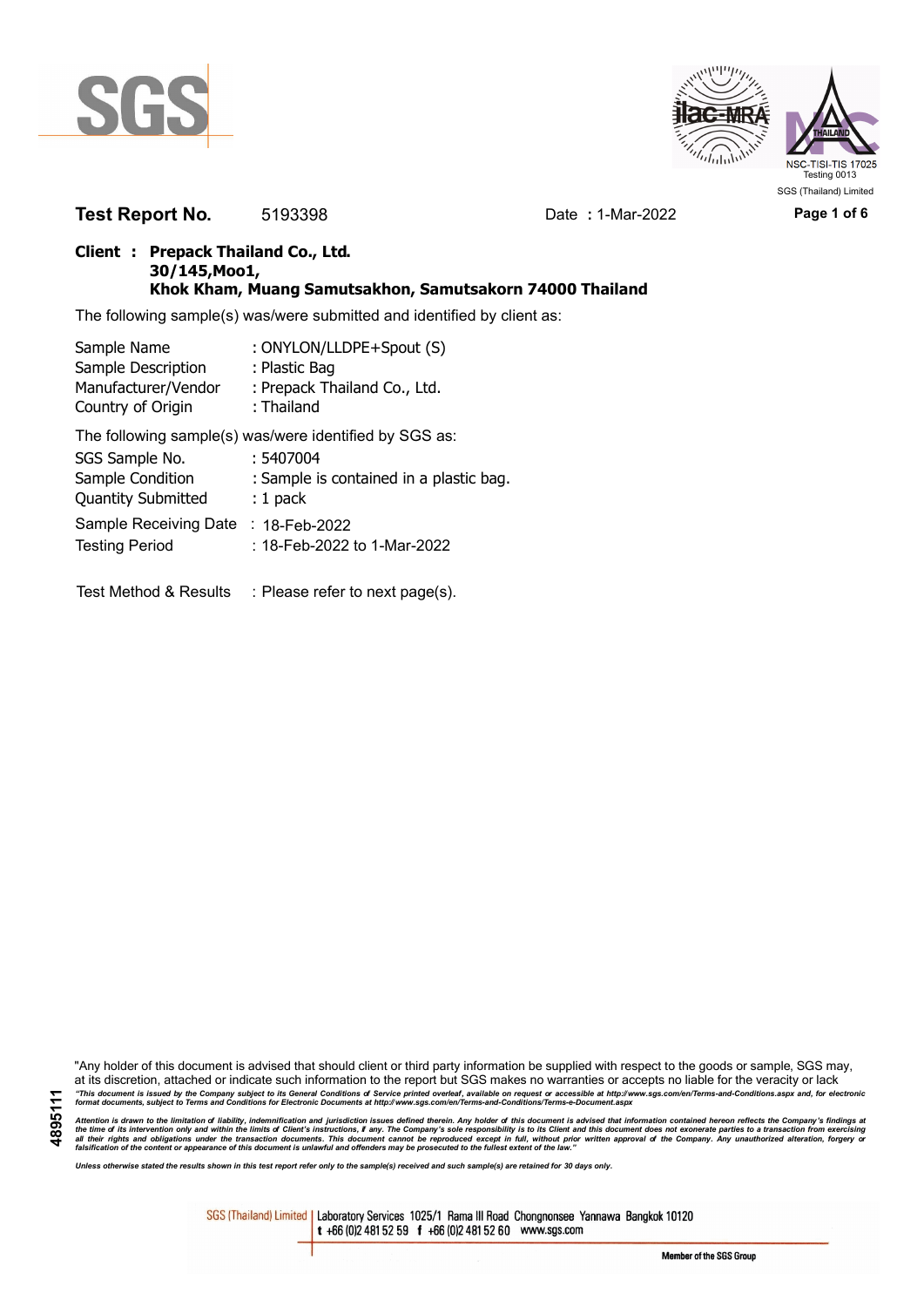



# **Test Report No.** 5193398 Date : 1-Mar-2022 Page 2 of 6

## **Test Requested & Result Summary**

Test Requested : Please refer to the result summary (Test parameter(s) was/were selected by client).

Result Summary:

| <b>Test Requested</b><br>Notification of the Ministry of Public Health (No.295) B.E. 2548 (2005): | Conclusion  |
|---------------------------------------------------------------------------------------------------|-------------|
| Qualities or standard for container made from plastic<br>a) Polyethylene (PE)                     |             |
| 1. Lead content                                                                                   | <b>PASS</b> |
| 2. Cadmium content                                                                                | <b>PASS</b> |
| 3. Heavy metal (as lead) in 4% concentrated acetic acid extraction                                | <b>PASS</b> |
| 4. Quantity of potassium Permanganate Consumed                                                    | <b>PASS</b> |
| 5. Residue after Evaporation Test                                                                 | <b>PASS</b> |
| 6. Migration of color Extraction                                                                  | <b>PASS</b> |

### Remark:

1.Test results in this report are applicable for the item tested and reflects the tested sample as received. 2.The decision rules based on simple acceptance which the probability of false accept may be as high as 50% in case the results is exactly on the tolerance limit.

## **Signed for and on behalf of SGS (Thailand) Limited**

**Rutchuporn Moungsom Laboratory manager - Hardgood**

"Any holder of this document is advised that should client or third party information be supplied with respect to the goods or sample, SGS may, at its discretion, attached or indicate such information to the report but SGS makes no warranties or accepts no liable for the veracity or lack "This document is issued by the Company subject to its General Conditions of Service printed overleaf, available on request or accessible at http://www.sgs.com/en/Terms-and-Conditions.aspx and, for electronic<br>format docume

Attention is drawn to the limitation of liability, indemnification and jurisdiction issues defined therein. Any holder of this document is advised that information contained hereon reflects the Company's findings at<br>all th

*Unless otherwise stated the results shown in this test report refer only to the sample(s) received and such sample(s) are retained for 30 days only.*

SGS (Thailand) Limited | Laboratory Services 1025/1 Rama III Road Chongnonsee Yannawa Bangkok 10120 t +66 (0)2 481 52 59 f +66 (0)2 481 52 60 www.sgs.com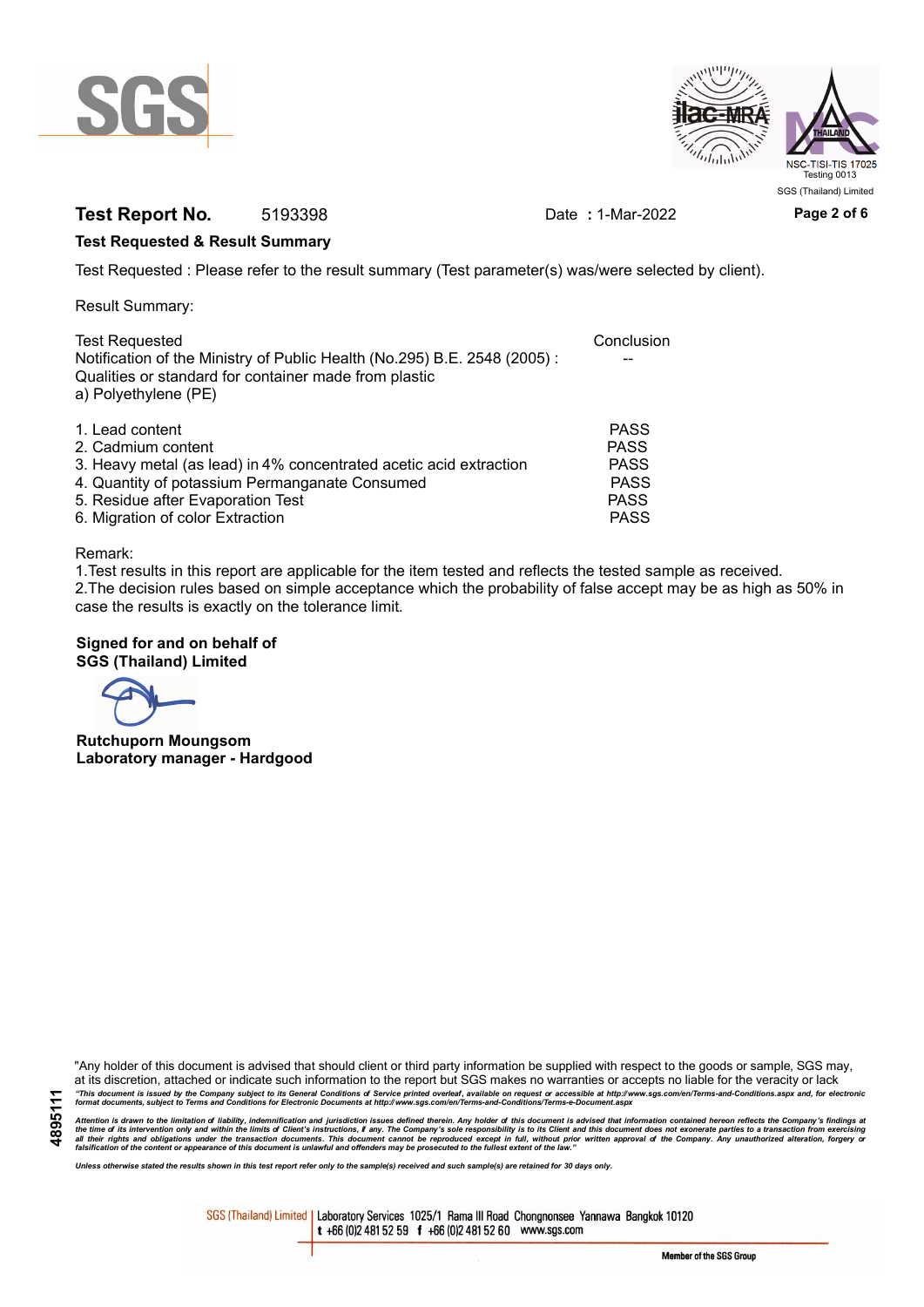



# **Test Report No.** 5193398 Date **:** 1-Mar-2022 **Page 3 of 6**

**TEST RESULTS**

**Notification of the Ministry of Public Health (No.295) B.E. 2548 (2005) : Qualities or standard for container made from plastic.**

### **a) Polyethylene (PE)**

### **Qualities and standard of plastic**

Method : With reference to TIS 656: 2556. Analysis was performed by ICP-OES.

| <b>Details</b>     | Result (1)<br>(mg/kg) | <b>Limit of Quantitative</b><br>(mg/kg) | <b>Permissible Limit</b><br>(mg/kg) |
|--------------------|-----------------------|-----------------------------------------|-------------------------------------|
| Lead content***    |                       | 2.0                                     | 100                                 |
| Cadmium content*** |                       | 2.0                                     | 100                                 |

Sample Description :

1. White plastic bag with multicolor printed

Note :

1. mg/kg = miligram per kilogram

 $2. <$  = Less than

"Any holder of this document is advised that should client or third party information be supplied with respect to the goods or sample, SGS may, at its discretion, attached or indicate such information to the report but SGS makes no warranties or accepts no liable for the veracity or lack "This document is issued by the Company subject to its General Conditions of Service printed overleaf, available on request or accessible at http://www.sgs.com/en/Terms-and-Conditions.aspx and, for electronic<br>format docume

Attention is drawn to the limitation of liability, indemnification and jurisdiction issues defined therein. Any holder of this document is advised that information contained hereon reflects the Company's findings at<br>all th

*Unless otherwise stated the results shown in this test report refer only to the sample(s) received and such sample(s) are retained for 30 days only.*

SGS (Thailand) Limited | Laboratory Services 1025/1 Rama III Road Chongnonsee Yannawa Bangkok 10120 t +66 (0)2 481 52 59 f +66 (0)2 481 52 60 www.sgs.com

Member of the SGS Group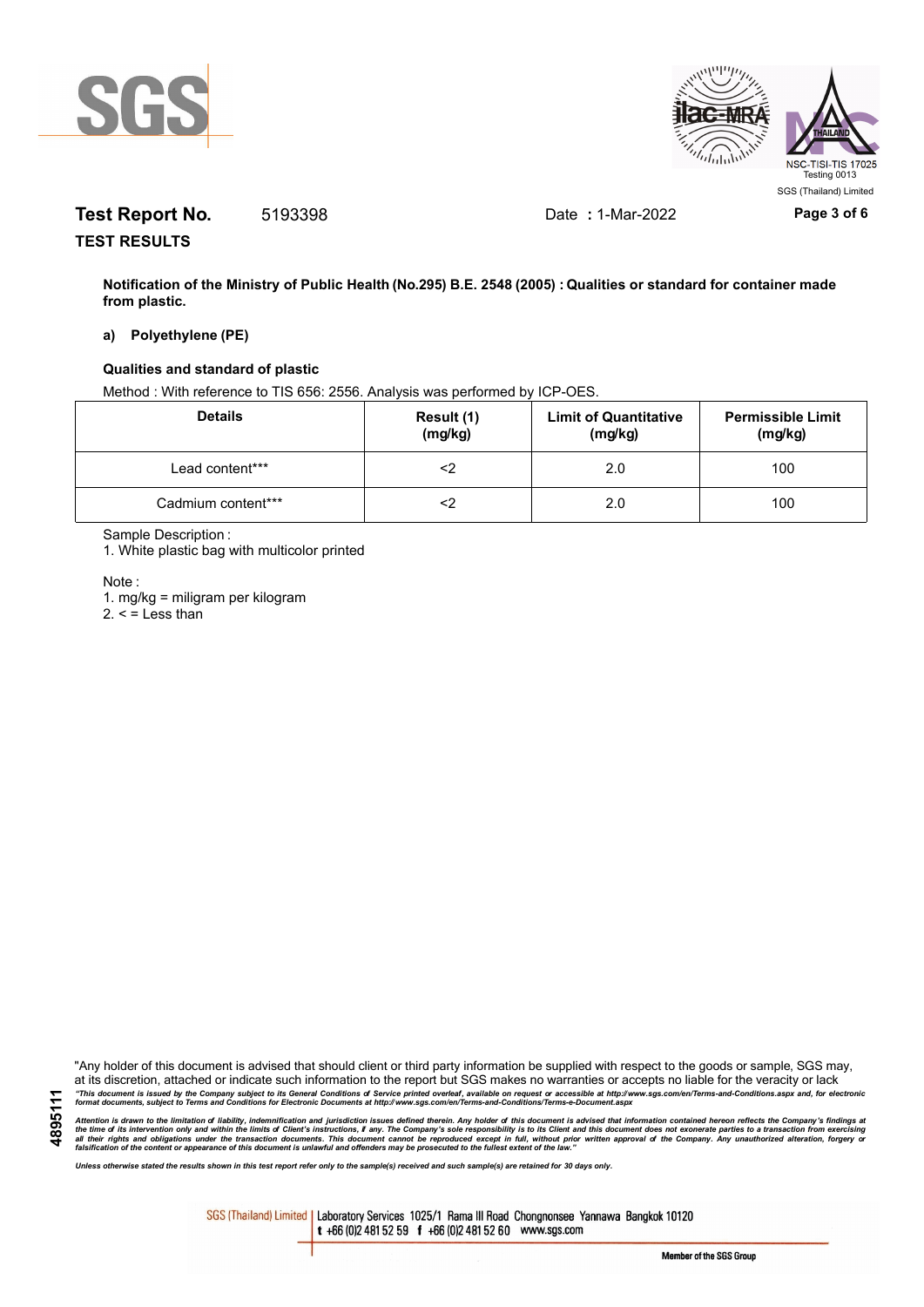



# **Test Report No.** 5193398 Date **:** 1-Mar-2022 **Page 4 of 6**

### **TEST RESULTS**

### **Qualities and standard of dissemination**

Method : With reference to TIS 656: 2556.

| <b>Details</b>                                                                      | Test Condition <sup>^</sup>                                   | Result (1)<br>(mg/dm3) | <b>Limit of Quantitative</b><br>(mg/dm3) | <b>Permissible Limit</b><br>(mg/dm3) |
|-------------------------------------------------------------------------------------|---------------------------------------------------------------|------------------------|------------------------------------------|--------------------------------------|
| Heavy metal (calculated as lead) in<br>4% concentrated acetic acid<br>extraction*** | 30 minute at<br>95 degree C                                   | $<$ 1                  |                                          |                                      |
| Potassium permanganate used for<br>reaction in water extraction***                  | 30 minute at<br>95 degree C                                   | $<$ 1                  | 1.0                                      | 10                                   |
| Residue substances which is<br>evaporate in water***                                | 30 minute at<br>95 degree C                                   | $3$                    | 3.0                                      | 30                                   |
| Residue substances which is<br>evaporate in 4% concentrated acetic<br>acid***       | 30 minute at<br>95 degree C                                   | $3$                    | 3.0                                      | 30                                   |
| Residue substances which is<br>evaporate in 20% concentrated<br>alcohol***          | 30 minute at<br>95 degree C                                   | $3$                    | 3.0                                      | 30                                   |
| Residue substances from volatile<br>matters in normal heptane***                    | Room temperature<br>$(1 \text{ hr. at } 25 \text{ degree C})$ | $3$                    | 3.0                                      | 30                                   |

Sample Description :

1. White plastic bag with multicolor printed (inside)

Note :

1. mg/dm3 = milligram per cubic decimeter

2. Degree C = degree Celsius

 $3. <$  = Less than

Remark :

1.  $^{\circ}$  = In case of the use at temperature higher than 100 degree Celsius

"Any holder of this document is advised that should client or third party information be supplied with respect to the goods or sample, SGS may, at its discretion, attached or indicate such information to the report but SGS makes no warranties or accepts no liable for the veracity or lack "This document is issued by the Company subject to its General Conditions of Service printed overleaf, available on request or accessible at http://www.sgs.com/en/Terms-and-Conditions.aspx and, for electronic<br>format docume

Attention is drawn to the limitation of liability, indemnification and jurisdiction issues defined therein. Any holder of this document is advised that information contained hereon reflects the Company's findings at<br>all th

*Unless otherwise stated the results shown in this test report refer only to the sample(s) received and such sample(s) are retained for 30 days only.*

SGS (Thailand) Limited | Laboratory Services 1025/1 Rama III Road Chongnonsee Yannawa Bangkok 10120 t +66 (0)2 481 52 59 f +66 (0)2 481 52 60 www.sgs.com

Member of the SGS Group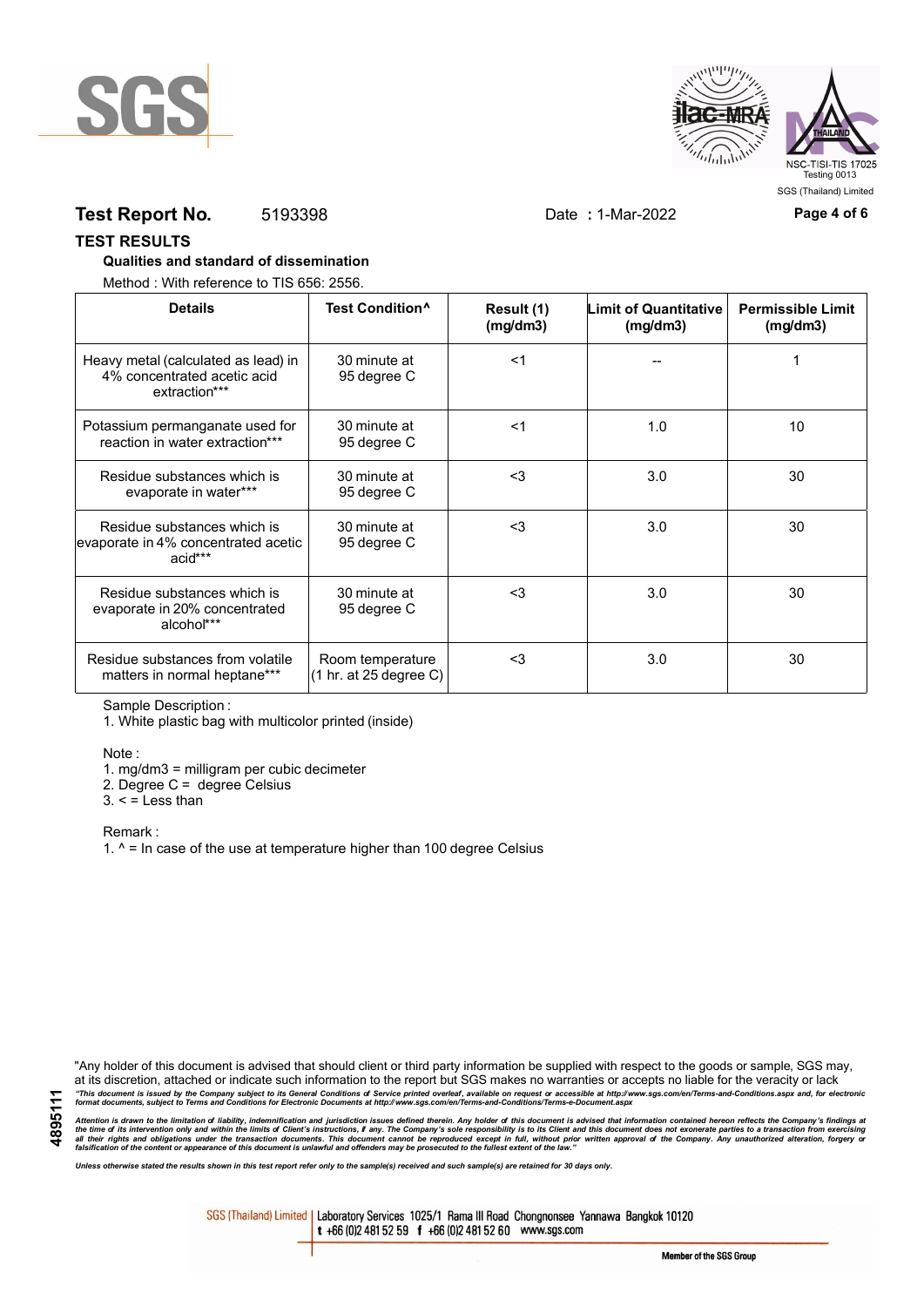



# **Test Report No.** 5193398 Date **:** 1-Mar-2022 **Page 5 of 6**

**TEST RESULTS**

### **Qualities and standard of dissemination**

Test Method : With reference to TIS 655 -1 : 2553

| <b>Details</b>                         | Test Condition <sup>^</sup>               | Result (1)               | <b>Permissible Limit</b> |
|----------------------------------------|-------------------------------------------|--------------------------|--------------------------|
| Migration of color extract by water*** | 30 minute at<br>95 degree C               | Negative<br>(See Note 2) | Negative                 |
| Migration of color extract by          | 30 minute at                              | Negative                 | Negative                 |
| 4% concentrated acetic acid***         | 95 degree C                               | (See Note 2)             |                          |
| Migration of color extract by          | 30 minute at                              | Negative                 | <b>Negative</b>          |
| 20% concentrated alcohol***            | 60 degree C                               | (See Note 2)             |                          |
| Migration of color extract by          | Room temperature                          | Negative                 | <b>Negative</b>          |
| normal heptanes***                     | $(1 \text{ hr. at } 25 \text{ degree C})$ | (See Note 2)             |                          |

Sample Description :

1. White plastic bag with multicolor printed (inside)

Note :

1. Degree C = degree Celsius

2. "Negative" mean it's not presence of color migration/ "Positive" mean it's presence of color migration

Remark :

1.  $^{\circ}$  = In case of the use at temperature higher than 100 degree Celsius

Remark:The test item(s) marked \*\*\* on test report is/are analyzed at SGS (Thailand) Limited, address: 41/16-20 and 41/23 Soi Rama III 59, Rama III road, Chongnonsee, Yannawa, Bangkok.

**4895111**

"Any holder of this document is advised that should client or third party information be supplied with respect to the goods or sample, SGS may, at its discretion, attached or indicate such information to the report but SGS makes no warranties or accepts no liable for the veracity or lack "This document is issued by the Company subject to its General Conditions of Service printed overleaf, available on request or accessible at http://www.sgs.com/en/Terms-and-Conditions.aspx and, for electronic<br>format docume

Attention is drawn to the limitation of liability, indemnification and jurisdiction issues defined therein. Any holder of this document is advised that information contained hereon reflects the Company's findings at<br>all th

*Unless otherwise stated the results shown in this test report refer only to the sample(s) received and such sample(s) are retained for 30 days only.*

SGS (Thailand) Limited | Laboratory Services 1025/1 Rama III Road Chongnonsee Yannawa Bangkok 10120 t +66 (0)2 481 52 59 f +66 (0)2 481 52 60 www.sgs.com